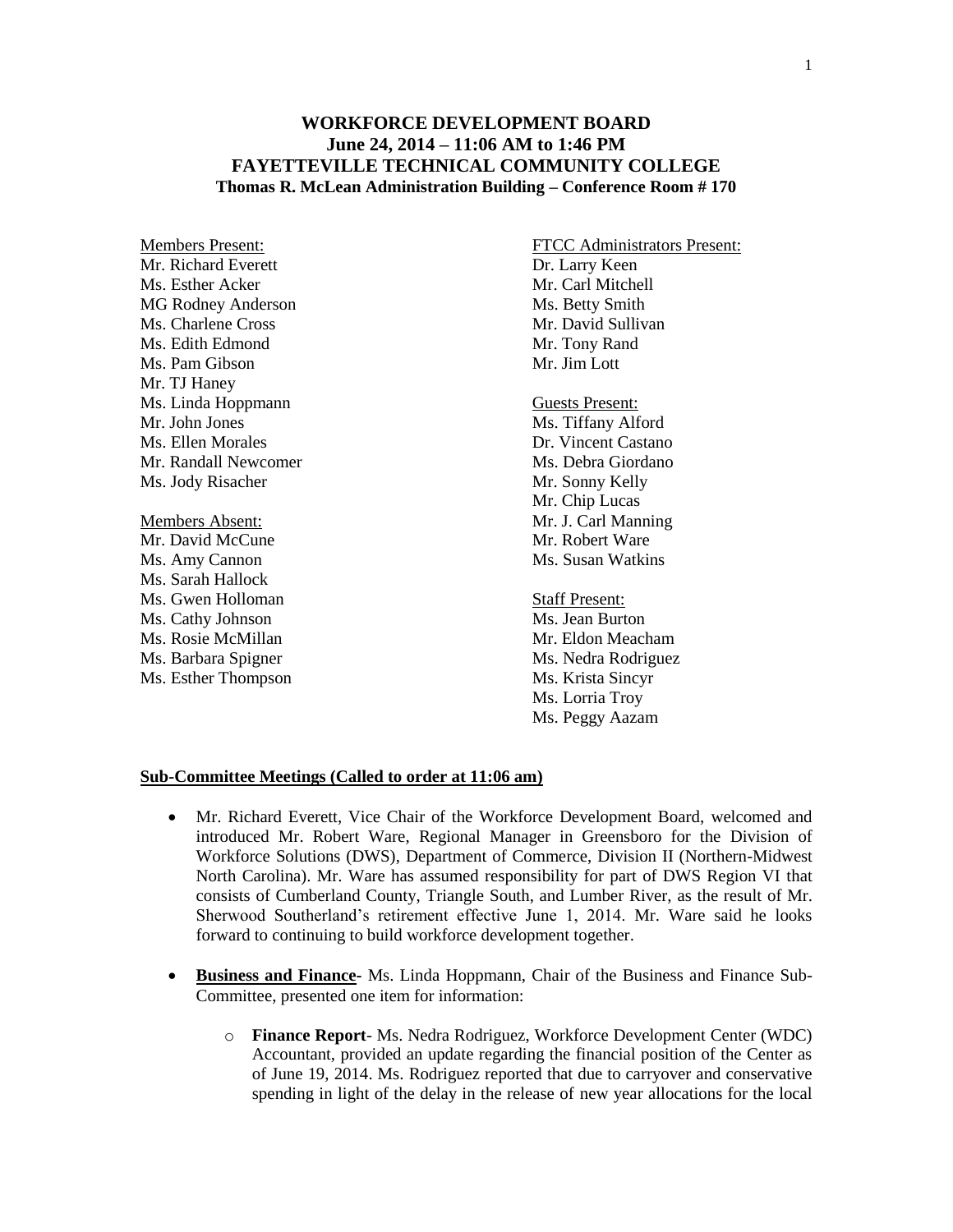areas, 27% of the available budget remains after encumbrances and obligations are considered. The On-the-Job Training report showed that 26 contracts have been awarded. Mr. Eldon Meacham, OJT Coordinator/Business Services Representative, has been actively recruiting for nine available positions, five in which resumes have already been referred to the employers. Mr. Meacham will continue to promote OJT after the transition to ResCare as of July 1, 2014. The goal is to make effective employer/employee matches that result in long-term employment. Ms. Rodriguez explained that due to the current structure changing as of the program transitions to Cumberland County Schools (as of May  $1<sup>st</sup>$ ) and ResCare (as of July  $1<sup>st</sup>$ ), the financial report will be different and reflect Board related costs. Expenditure information will be based on the invoices received from the contractors. Ms. Edith Edmond inquired about the seven employees that resigned from their OJT positions. Mr. Meacham responded that the positions were not good matches for the participants. He added that he was involved in the initial discussion to resolve problems, but in most cases, the client was the result of a reverse referral (when the interested employer refers a potential employee to the program). Due to the problems he has witnessed with reverse referrals, Mr. Meacham has been more hesitant about using reverse referrals. The Business and Finance sub-committee accepted the financial report as information only.

- **Planning and Evaluation** Mr. Everett, Chair of the Planning and Evaluation Sub-Committee, presented four items of information:
	- o **Update on Contract for WIA Adult & Dislocated Worker Program -** Mr. Meacham introduced Ms. Debra Giordano, Director of Operations/General Manager of ResCare Workforce Services, who provided an update on the contract for the WIA Adult & Dislocated Worker Program. Ms. Giordano expressed her appreciation for the assistance of WIA staff with the transition and shared that all of the affected WIA Adult & Dislocated Worker Program staff have accepted positions with ResCare effective July 1, 2014. ResCare will also hire a current Manpower temp who is working at the Career Center for the remaining available position. A regional accountant will round out the staff. Ms. Giordano expressed that it is a relief to inherit an experienced staff, which has assisted in a smooth transition. The contract, which has already been signed, will start on July 1, 2014 and end June 30, 2015. The Board will have the option to renew the contract for a second year. ResCare will take possession of the files on June 30, 2014 and continue to meet regarding customer flow. Several trainings have been scheduled. Dr. Larry Keen, FTCC President, expressed his appreciation for Ms. Giordano and ResCare, and he commended ResCare and WIA staff for working together. WDB members were invited to attend the recognition for Adult & Dislocated Worker Program staff on Thursday, June 26, 2014 at 3 pm at the Career Center  $(410-414 \text{ Ray Ave})$ . The Planning & Evaluation sub-committee accepted the update as information only.
	- o **Update on Contract for WIA Youth Program –** Mr. Chip Lucas, Executive Director, Career and Technical Education, for Cumberland County Schools, provided an update on the WIA Youth Program since the transition effective May 1, 2014. The contract for Youth Program Services was signed by the Cumberland County Public School System (CCS) and FTCC on April 30, 2014 for the period of May 1, 2014 through March 31, 2015. All Youth Program staff (Sonya Thompson, Robert Lock, Mary Finney, and Malonna McNeil) were hired by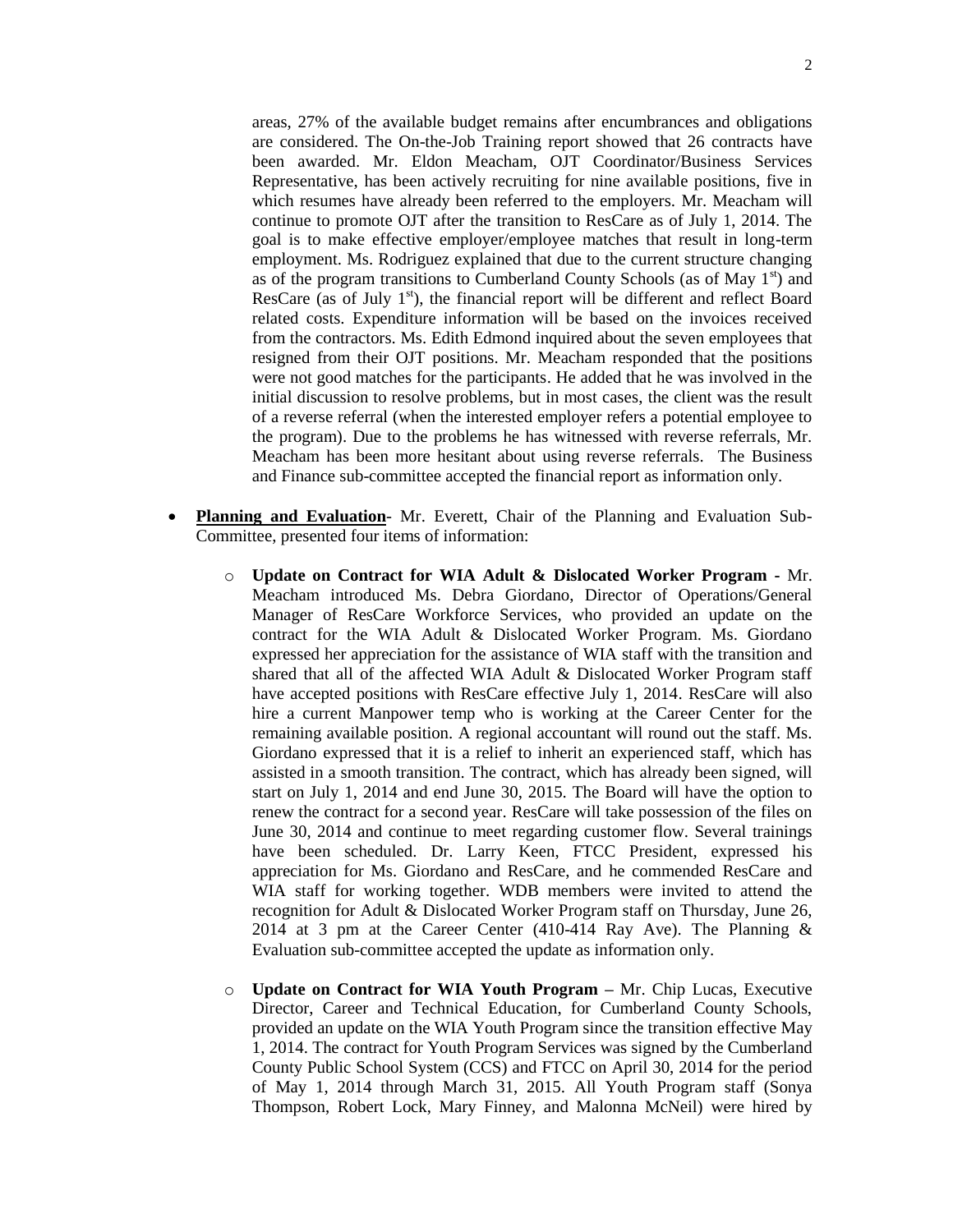CCS and attended orientation on May 5, 2014. CCS staff members have been meeting with WDC Accounting personnel regarding budgets, monitoring, systems, reports needed for payment, and processes for purchasing equipment. They are working on updating the classroom and incorporating wireless accessibility for the Center. The Summer Youth Employment Program will kick off June 28, 2014. Over 90 worksites are participating and nearly 150 youth applications have already been cleared, with many more in processing. A list of the worksites and available positions was included in the notebook. Dr. Keen commended CCS and the Youth Program for the successful transition, despite the speed of the transition. Ms. Pam Gibson, College Tech Prep Coordinator, announced that the Partnership Appreciation Banquet will take place September 23, 2014 at the Holiday Inn at I-95; invitations will be forthcoming. Mr. Lucas also welcomed WDB members to attend the Comprehensive Learning workshops held throughout the summer program, including the Youth Closeout and Recognition scheduled for Friday, August 8, 2014 at 9 am. The Planning & Evaluation sub-committee accepted the update as information only.

- o **Updated Policies –** Mr. Meacham reviewed several policy changes. Attempts were made to remove procedure references from policies. The lifetime financial cap of \$7,000 was changed to \$8,000 to include tuition, books, and fees. Coordination with Pell Grants was revised to reflect the Division of Workforce Solutions (DWS) Policy Statement Number: PS 18-2013 Workforce Investment Act Funds and Pell Grants. The policy regarding Distance Training was eliminated due to the influx of online courses. The Youth Services Policy was updated to reflect the differences for Summer Youth and Year-Round Work Experience. The rate of pay for youth work experience will be established by the Youth Council each year prior to the beginning of the summer program. Mr. Mitchell explained that the policy changes were recommended in conjunction with suggestions from the program contractors and the Division of Workforce Solutions. It was confirmed that the changes made to the Priority of Service policy did not affect priority always provided to Veterans. Mr. Lott suggested making the focus of the next WDB meeting about services for Veterans. Mr. Everett made a motion to approve the changes to the policies; Mr. TJ Haney seconded. The Planning & Evaluation Sub-Committee voted to recommend the approval of the policy changes to the full Board.
- o **Review of WDB Strategic Objectives** Mr. Meacham referred to the WDB Strategic Objectives approved by the WDB on May 14, 2013. Due to the recent changes, including Integrated Services and contracting out the programs, WDB members were asked to review the approved Strategic Objectives and determine if they needed to be revised. Another suggestion was to bring back Ricki Kozumplick as a facilitator for Strategic Planning. Further discussion for the consideration of revising the objectives as a result of the recent changes will be an agenda item at the next WDB meeting.

Mr. Everett asked Dr. Keen about the details of the opening of the All American Veterans Center on June 16, 2014. Dr. Keen explained that since FTCC serves the most Veterans in the NC Community College System, it made sense to partner with other organizations that are dedicated to helping Veterans. It is our responsibility to assist with training, education, and finding employment. Matthew Thewes is the Director of the new center, which will offer services including tutoring, resume writing, interview preparation, and job placement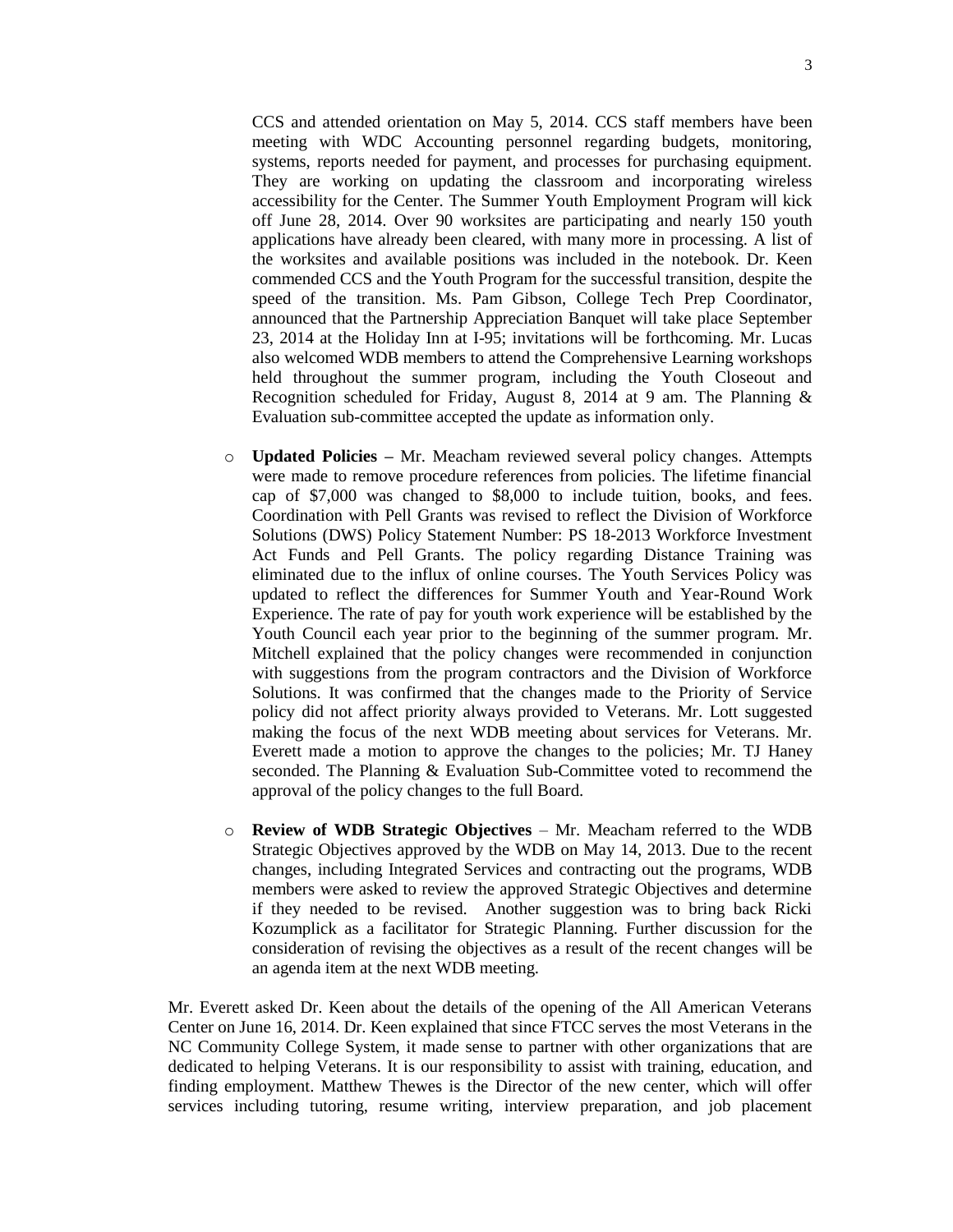assistance. A \$10,000 grant from Home Depot and Student Veterans of America helped with furnishing the center, which is located at 2817 Fort Bragg Road in the FTCC General Classroom building. Ms. Esther Acker asked if ACAP (Army Career and Alumni Program) was involved. Dr. Keen and MG Rodney Anderson assured that all applicable entities were made aware of the center and its resources. Ms. Charlene Cross shared that the NC Department of Commerce is the state approving agency for Veterans which means that if a Veteran is placed in a job that is deemed eligible through the Registered Apprenticeship Program, the Veteran is allowed to utilize the GI Bill while in that position. MG Anderson warned that the income is at a reduced rate compared to Veterans that are attending school, but as Ms. Cross explained, it is still a viable option. Mr. Carl Mitchell added that Dr. Keen has mentioned expanding apprenticeship to serve Veterans, and this may be a strategy option for the Board to consider. Ms. Cross said that the Apprenticeship Program has been a great recruiting tool for many companies, including those in the fields of advanced manufacturing, machinists, and welding.

- **Labor Market Information** Ms. Edith Edmond presented two items of information:
	- o **Review of most recent LMI report** Ms. Jean Burton referred to the Labor Market Overview for June 2014 included in the notebook. Unemployment rates have decreased, and more people are working compared to last month and last year at this time. The Labor Market Information sub-committee accepted the report as information only.
	- o **In Demand Occupations –** In an effort to provide high quality, short term, but effective vocational training that will increase participants' chances of strong, long term employment opportunities and placement, the Cumberland County Workforce Development Center will recommend proposing training in fields with in-demand occupations including: health care, advanced manufacturing, transportation and logistics, culinary technology, food services managements, marketing, office administration, customer service, and information technology. Although training options will not be limited to these fields, which correlate with the in-demand occupations reported on the Labor Market Overview and what was included in the Regional Plan, they will be the focus. Mr. Mitchell explained the difference between job vacancies and job postings (i.e. in instances of vacancies, a job does exist while the same may not be true for a posting), which may skew LMI data. The focus later in the meeting will be a presentation on EMSI (Economic Modeling Specialists Intl.) which provides vital labor market information and analysis. The Labor Market Information sub-committee accepted the material as information only.
- **Program Activities and Community Relations-** Ms. Acker, Chair of the Program Activities and Community Relations Sub-Committee, presented two items of information:
	- o **Training Providers-** Ms. Lorria Troy referred to the list of Providers requesting to be approved training providers for the WIA Program, Care One Health Training Institute and Fayetteville State University's Center for Defense and Homeland Security (CDHS). While the costs associated with the Care One programs are higher than similar programs available at FTCC, the sub-committee questioned the options that may be available at the Care One facility. Course length information was not available for all of the Care One courses. Ms. Ellen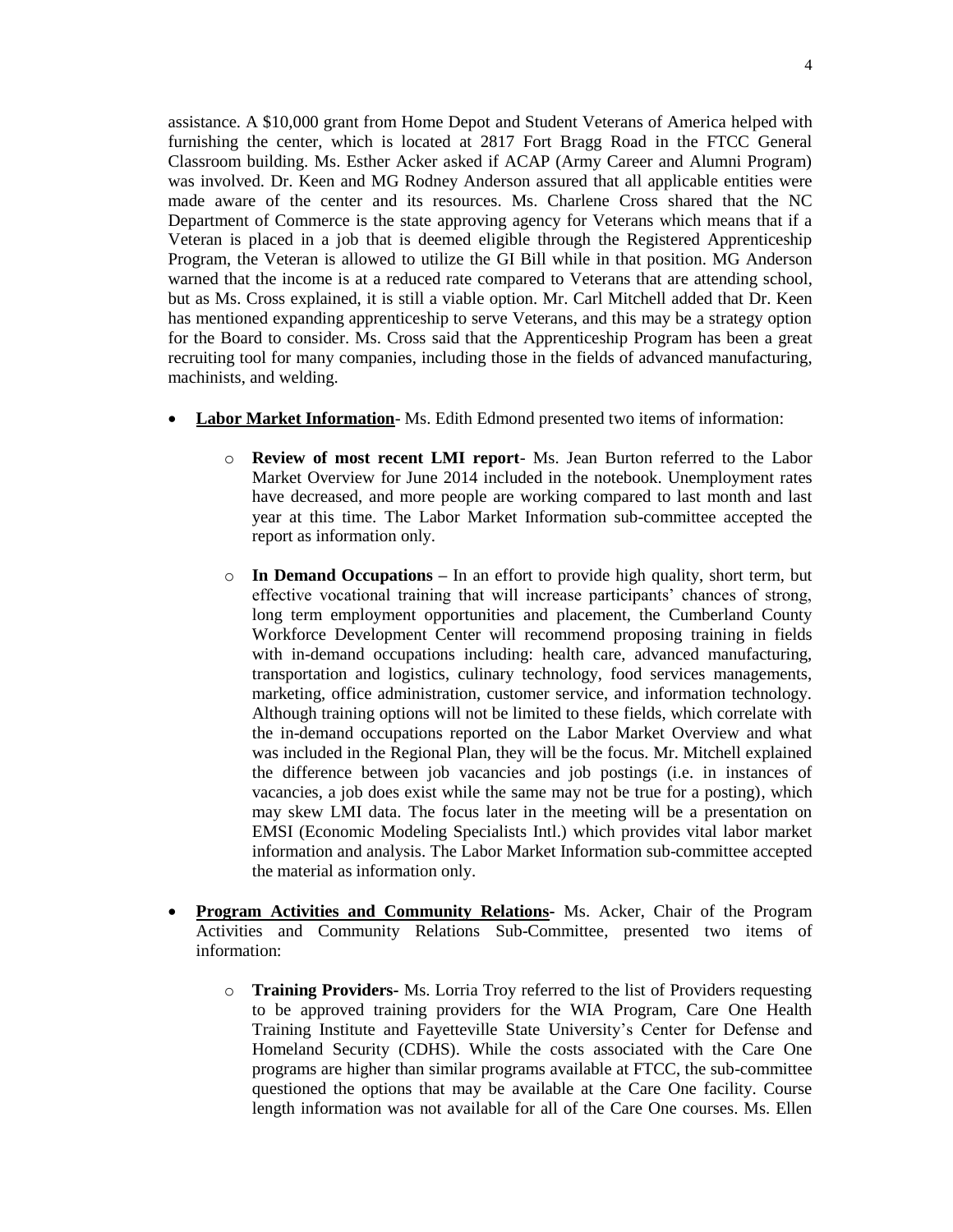Morales made a motion to revisit the decision regarding Care One upon obtaining the missing information; Ms. Jody Risacher seconded. Ms. Hoppmann reminded the Board that clients do need alternatives, especially for those who need to attend training on nights and weekends. A suggestion was made to request information on certifications, licensures, and passing rates for the courses, but the Board does need to be fair and objective when approving providers. Due to client interest and the high demand for cybersecurity training and certification, Ms. Risacher made a motion to approve Fayetteville State University CDHS as a WIA provider; Ms. Cross seconded. The approved programs (Certificate in Cyber Foundations and Certificate in Cybersecurity) are taught on-site at Fayetteville State University. The Program Activities & Community Relations Sub-Committee voted to recommend the approval of Fayetteville State University CDHS to the full Board for approval consideration.

- o **Update on Integrated Service Delivery** –Mr. Tony Rand, Associate Vice President/Career Center Manager, provided an update regarding the progress of Integrated Service Delivery (ISD). Since February, 1825 customers have been co-enrolled in Wagner-Peyser and WIA Core. The state has scheduled an on-site visit of the Cumberland County Career Center on July 9, 2014, in conjunction with the Center's application for Chartering Certification. WIA and DWS staff attended training June  $19<sup>th</sup>$  and  $20<sup>th</sup>$  that focused on managing change. The Center for Workforce Learning, which led the training, also conducted mystery shopping and shared the results in the training sessions. Career Center staff will attend training regarding the revised roles of the Veterans' Representatives on June  $27<sup>th</sup>$ ; the Center will have to re-align customer flow and services to accommodate the changes. Ms. Edmond explained that Vet reps will no longer provide services to all Veterans, but only to those with significant barriers to employment. This will increase the number of customers the non-Vet rep staff will have to help. Mr. Ware acknowledged that the change will impact Veteran customers, who often prefer to be assisted by a Vet Rep. Ms. Edmond reported that they have been managing the new state-required process, Employability Assessment Interviews (EAI), which began in March 2014. The process requires every UI benefits recipient to make an in-person visit to the NCWorks Career Center within the first four weeks of the receipt of benefits in order to verify their identity and to assist the individual with finding suitable employment. The ISD Leadership Team will meet with ResCare this afternoon to discuss staff and procedure challenges. The Program Activities and Community Relations sub-committee accepted the update as information only.
- **Marketing/Bylaws/Nominations-** Ms. Gibson presented one item of information:
	- o **By-laws for Youth Council** By-laws for the Youth Council were distributed at the May 6, 2014 WDB meeting for review. Due to not having a quorum of the Marketing/Bylaws/Nominations sub-committee, Ms. Gibson requested that this item be tabled for the moment.

## **OFFICIAL MEETING – Called to Order at 12:55 PM**

**I. Call to Order -** The June 24, 2014 meeting of the Workforce Development Board was called to order by the Board Vice Chair, Mr. Richard Everett, at 12:55 PM.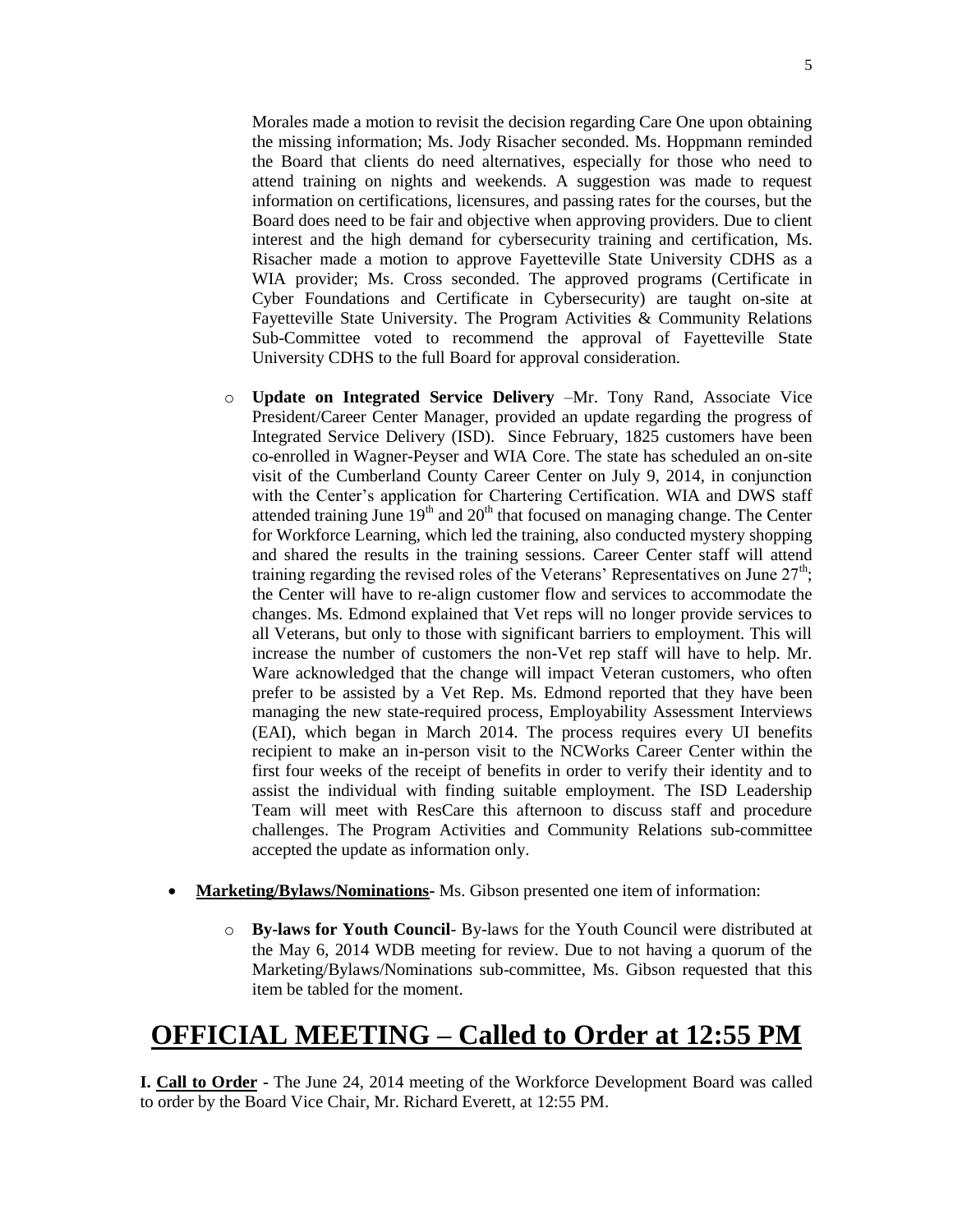**II. Recognition of Guests** – Mr. Everett welcomed and thanked the guests in attendance. He introduced Mr. Robert Ware, Regional Manager in Greensboro for the Division of Workforce Solutions (DWS), Department of Commerce, Division II (Northern-Midwest North Carolina), and thanked him for attending.

**III. Ethics Awareness and Conflict of Interest Statement** – Mr. Everett read the North Carolina State Ethics Commission Ethics Awareness & Conflict of Interest reminder statement to the Board.

**IV. Approval of Minutes -** Mr. Everett asked the members to review the minutes from the May 6, 2014 WDB meeting. A motion was made by Mr. Everett to approve the minutes with a slight change to who made a motion on behalf of the sub-committees; the motion was seconded by Ms. Hoppmann and passed unanimously. The approved minutes will be posted on the Workforce Development Board website at the conclusion of the Board meeting.

**V. Sub-Committee Reports –** Sub-Committee Chairs presented information to the full Board that had been previously considered by the Sub-Committee members in the committee meetings. All information presented was also included in the Board notebooks for Board review.

- *Business and Finance –*Ms. Linda Hoppmann, presented the following information to the Board:
	- o Finance Report– Ms. Nedra Rodriguez presented an updated financial report to the Business and Finance Sub-Committee. Additional information was provided on the OJT Program. The Board accepted the report as information only.
- *Planning and Evaluation* Mr. Richard Everett presented the following information to the Board:
	- o Update on Contract for WIA Adult & Dislocated Worker Program Ms. Debra Giordano, Director of Operations/General Manager of ResCare Workforce Services, provided an update on the contract for the WIA Adult & Dislocated Worker Program to the Planning and Evaluation Sub-Committee. The Board accepted the report as information only.
	- o Update on Contract for WIA Youth Program Mr. Chip Lucas, Executive Director, Career and Technical Education, for Cumberland County Schools, provided an update on the WIA Youth Program since the transition effective May 1, 2014 to the Planning and Evaluation Sub-Committee. The Board accepted the report as information only.
	- $\circ$  Updated Policies Mr. Eldon Meacham provided a summary of policy changes to the Planning and Evaluation Sub-Committee. Mr. Everett made a motion to the full Board to approve the policy changes; the motion was seconded by Ms. Jodi Risacher and passed unanimously.
	- o Review of WDB Strategic Objectives –The WDB Strategic Objectives approved by the WDB on May 14, 2013 were distributed to prompt discussion at the next WDB meeting for the consideration of revising the objectives in lieu of the recent changes.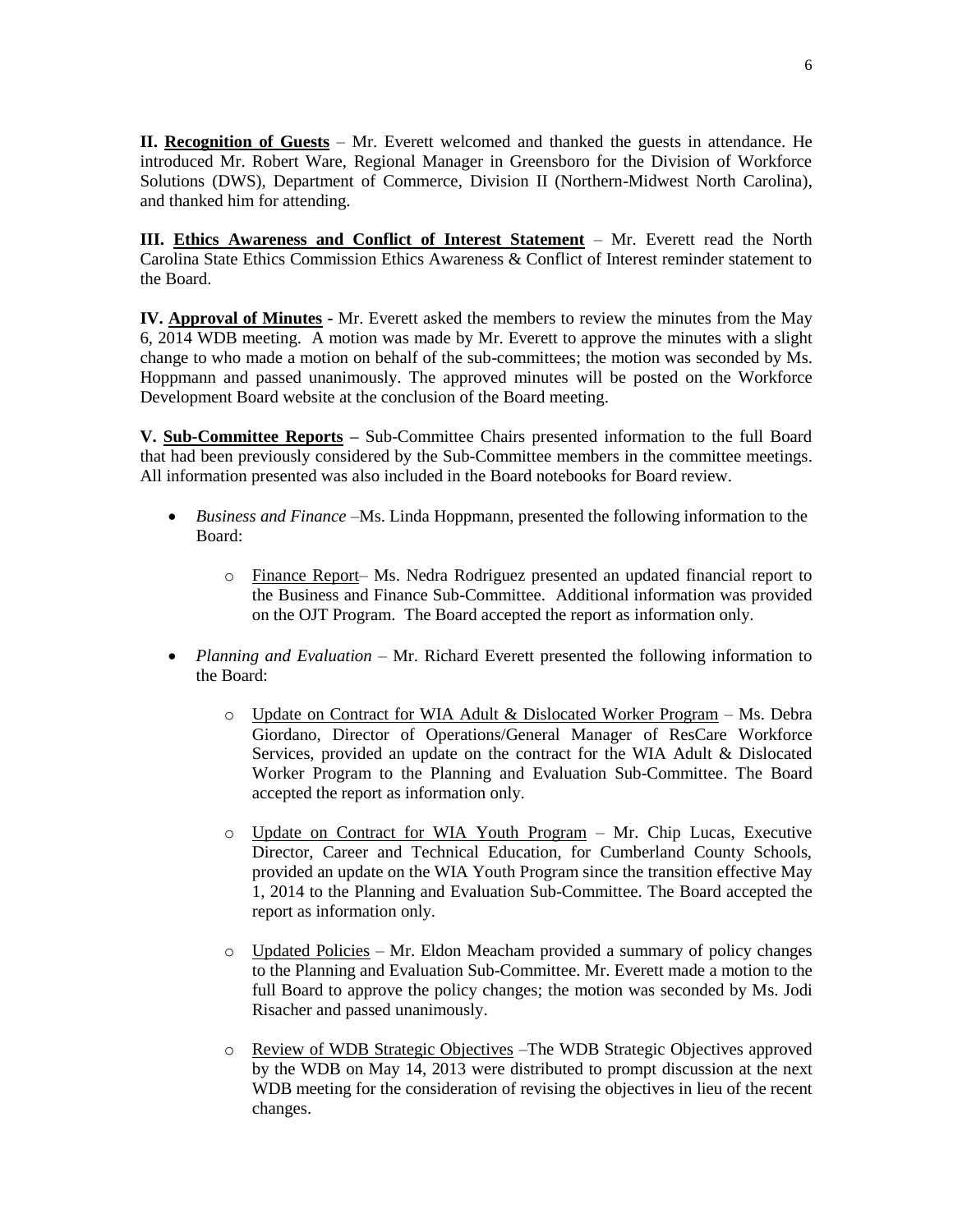- *Labor Market Information* Ms. Edith Edmond presented the following information to the Board:
	- $\circ$  Labor Market Information Update Copies of the most recent LMI data were provided for review. The Board accepted the material as information only.
	- $\circ$  In Demand Occupations as First Priority for WIA Funded Participants A list of in-demand fields and occupations was shared with the Labor Marker Information Sub-Committee. Center staff will recommend participants for training in these fields. The Board accepted the material as information only.
- *Program Activities and Community Relations –* Ms. Esther Acker presented the following information to the Board:
	- o Training Providers On behalf of the Program Activities and Community Relations Sub-Committee, Ms. Charlene Cross made a motion to approve Fayetteville State University's Center for Defense and Homeland Security (CDHS) as a WIA provider; Ms. Acker seconded. The approved programs (Certificate in Cyber Foundations and Certificate in Cybersecurity) are taught onsite at Fayetteville State University. The Board approved the provider and programs. Additional information was requested regarding Care One.
	- o Update on Integrated Service Delivery Mr. Tony Rand, Associate Vice President/Career Center Manager, provided an update on the progress of Integrated Services Delivery to the Program Activities and Community Relations Sub-Committee. The Board accepted the update as information only.
- *Marketing/Bylaws/Nominations –* Ms. Pam Gibson presented the following information to the Board:
	- $\circ$  By-laws for Youth Council A copy of the new by-laws for the Youth Council were distributed to the WDB at the May 6, 2014 meeting. Since no changes or comments were received, Ms. Gibson made a motion to approve the Youth Council by-laws as read; Ms. Cross seconded. The Board approved the Youth Council by-laws.

**VI. Director's Report** – Mr. Lott explained that FTCC will be hosting a summit, Align4NCWorks, for the North Carolina Community College System President, Scott Ralls, and selected state-level partners, on August 12, 2014, the same date as the next scheduled WDB meeting. WDB members were asked their preference for moving the WDB meeting to that afternoon (2-4:30 PM), or to the following week (Tuesday, August 19, 2014). A follow up email will confirm the new date and time of the next WDB meeting.

Mr. Lott referred to the Director's Report located in the "Additional Items" tab of the notebook, which consisted on information related to the Workforce Innovation and Opportunity Act (WIOA). The bipartisan WIOA, which is a compromise between the House-passed SKILLS Act and the Senate HELP Committee's legislation, is expected to pass both the Senate and the House within the next few weeks, and it would take effect July 1, 2015. In addition to the Workforce Investment Act of 1998, the bill will also reauthorize Job Corps, Adult Education, and Vocational Rehabilitative Services. There will be little effect on local Workforce Boards, and the Chief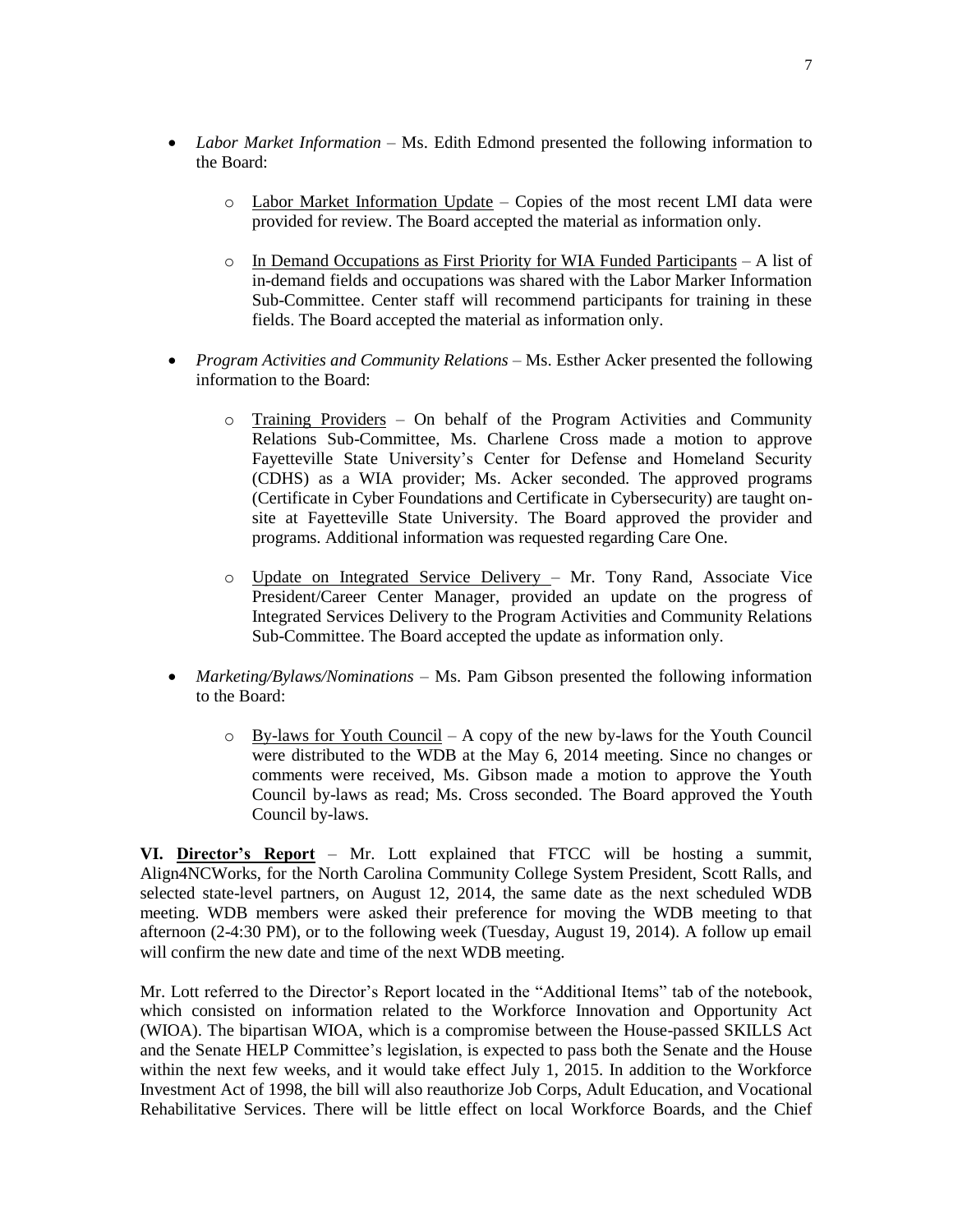8

Elected Officials will maintain the responsibility of naming the program/fiscal agent and appointing members to the Board. There will be a stronger requirement for regional planning, as well as emphasis on targeting industry sectors, developing career pathways, and economic development. The distinction between Adults and Dislocated Workers will be eliminated, and 100% funding transfer between the programs will be allowed. The sequence of services (core, intensive, training) will be eliminated, which will require changes in the Integrated Services structure and the state's reporting system, NCWorks Online. There will be significant changes to the Youth Program. The Youth Council will no longer be separate, and will exist as a standing committee of the Board. Committee members will not be required to be Board members. Program emphasis will shift from In-School Youth (ages 14-21), with 75% of Youth funds allotted for Out-of-School Youth (ages 16-24).

**VII. Presentation on EMSI Analyst and Career Coach** – Dr. Vincent Castano, FTCC Director of Institutional Effectiveness, provided a brief overview of the Economic Modeling Specialists International's (EMSI) Analyst program. The Analyst program provides real time labor market information from over 90 federal, state and private sources and produces data and custom reports for effective analysis of the information between Cumberland County and the surrounding counties. Analyst is used by education professionals to improve the connections between their programs and the labor market, workforce professionals to better understand local labor markets so they are more effective at connecting employers and job seekers, and economic developers to better serve local and potential businesses. Contact information was provided for several FTCC and WDB support staff members that have been certified and are licensed to run Analyst reports. Ms. Risacher requested a report from EMSI Analyst comparable to the Hot Jobs brochure distributed by the NC Department of Commerce, Labor & Economic Analysis Division. Dr. Castano will follow up with the report at the conclusion of the meeting.

Ms. Rodriguez, WDC Accountant II, provided a brief overview of EMSI's Career Coach, which is an excellent resource for students and clients to gain insight into potential careers by providing information including wage estimates, employment numbers, and job postings that are specifically tailored to Cumberland County. Career Coach also can assist with determining the level of education that would be needed for a desired career path and compare that information with what is currently offered at FTCC. For those who are not sure which career path they may want to follow, Career Coach has an assessment that will provide recommendations for careers based on how your interests match up to various personality types. The Resume Builder is a userfriendly way to create a professional resume that is easily saved and ready to send to potential employers. You can even attach your resume and apply to current job postings which are listed on Career Coach. Career Coach is free to the public via the FTCC website [\(http://www.faytechcc.edu/career-coach/index.aspx\)](http://www.faytechcc.edu/career-coach/index.aspx).

Mr. Everett reminded the Board of the upcoming SETA (Southeastern Employment & Training Association) Conference, September 14-17, 2014 in Montgomery, Alabama.

WDB members will be contacted via email regarding the next meeting of the Workforce Development Board. The location will be FTCC, Thomas R. McLean Administration Building Room #170.

Mr. Everett adjourned the meeting at 1:46 pm.

Respectfully Submitted By: